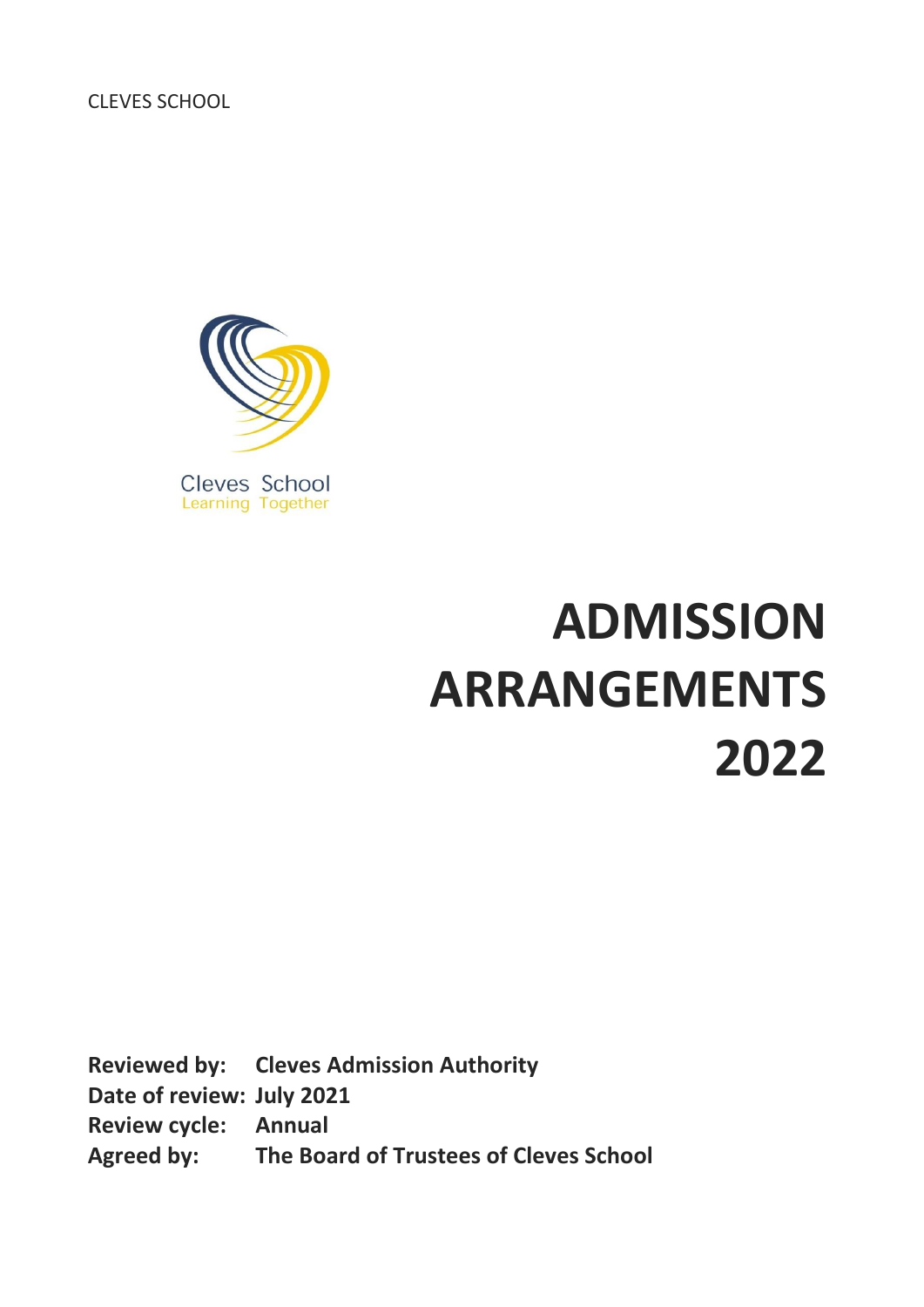## **Overview**

Cleves School is a co-educational Junior Academy. The Trustees of Cleves School as the Admissions Authority are responsible for determining the Admission Arrangements and for setting the Published Admission Number (PAN) for entry to Year 3 in September. For September 2022 the PAN will be 180. Cleves School operates its Admission Arrangements within the Equal Preference Scheme and Co-ordinated Admissions Scheme (see notes) as published by the Department for Education. Trustees will give full regard to the Schools Admissions Code 2021, the School Standards and Framework Act 1998 and the Equality Act 2010.

#### **Applications**

Applications will be accepted without reference to ability or aptitude within the application window designated by the Department for Education. Parents should make an application on line or as a hard copy and return their application to the address shown on the form by the appropriate deadline, which for entry in September 2022 will be 15 January 2022.

If there is any doubt as to the validity of an application Cleves will use a variety of methods to clarify the situation, including checking the addresses of all applicants likely to be offered a place. Trustees reserve the right to withdraw the offer of a place if an application has been made which is fraudulent or intentionally misleading and which has effectively denied a place to another child.

#### **Late Applications**

Applications received after the published closing date (where it is reasonable that a parent could have submitted an on-time application) will not be processed until all on-time applications have been processed. Should places be available then late applications will be considered by the Admissions Authority and admission criteria applied.

#### **In-Year Applications**

Parents can apply for a place at Cleves at any time by following the process set out on the school's web site. Applications will be considered by the Admissions Authority against the school's admission criteria and parents will be notified of the result in writing within 15 school days of receipt.

#### **Children with an Education, Health and Care Plan**

All children whose Education, Health and Care Plan (EHCP) names Cleves must be admitted. These children are offered places under a separate procedure – parents should contact their case officer for further information.

#### **Applications for Children Outside of their Chronological Year Group**

Applicants may choose to seek a place outside their child's chronological (correct) year group. Decisions will be made based on the circumstances of each case, what is in the best interests of the child concerned and the evidence provided by the parents to support their request.

Applicants who are applying for their child to have a decelerated entry to school, i.e. to start later than other children in their chronological age group, must initially apply for a school place in accordance with the deadlines that apply for their child's chronological age. If, in liaison with the headteacher, trustees agree for the child to have a decelerated entry to the school the place cannot be deferred and instead the applicant will be invited to apply again in the following year.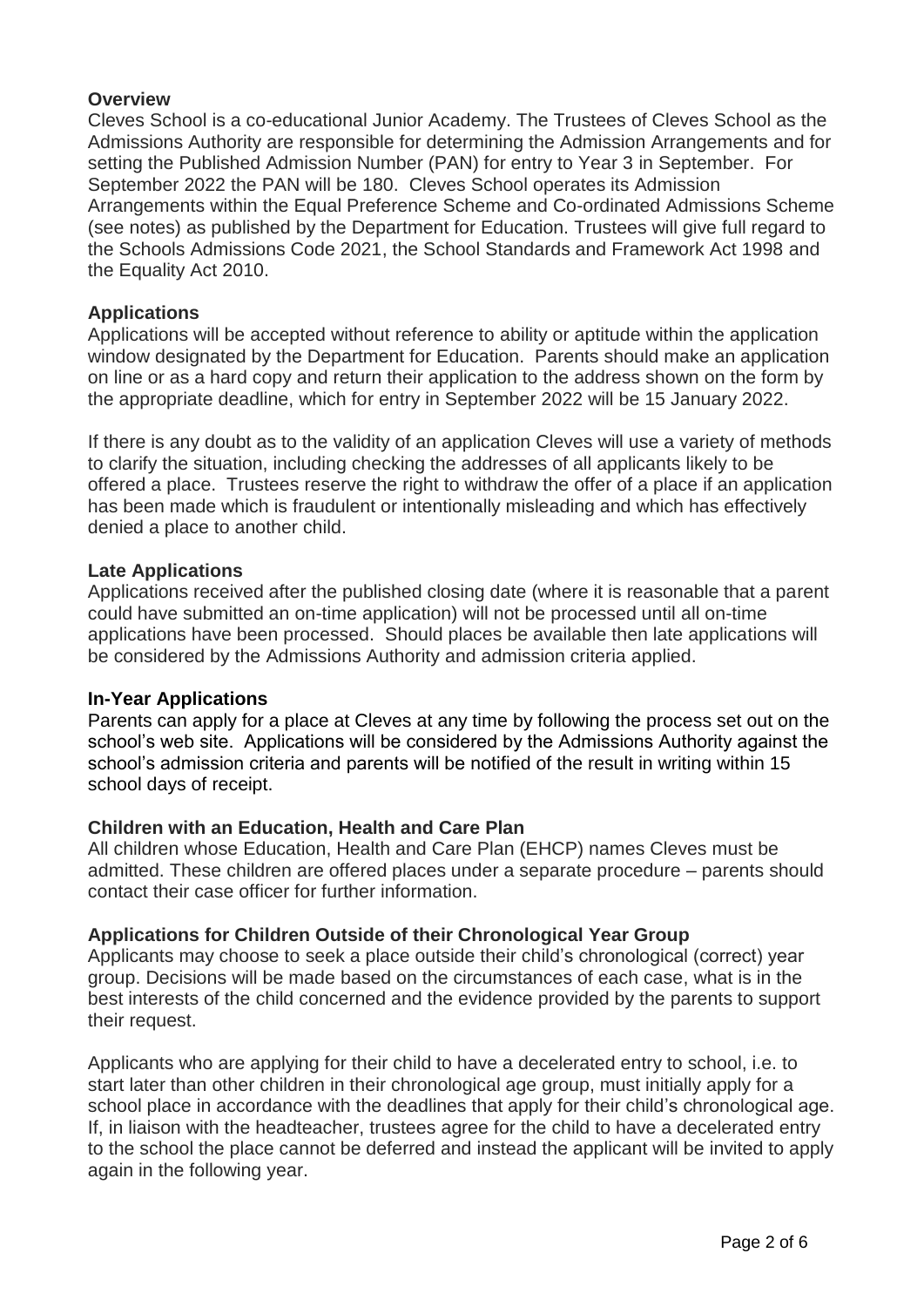Applicants who are applying for their child to have an accelerated entry to school, i.e. to start earlier than other children in their chronological age group, must initially apply for a school place at the same time as other families are applying for that cohort. If, in liaison with the headteacher, trustees agree for the child to have an accelerated entry to the school, the application will be processed. If trustees agree that there is a case for a child to be admitted out of year and the school is oversubscribed then the child's application will be assessed against the over subscription criteria that apply to all applicants, as set out below. If trustees do not agree that the child can have accelerated entry to the school, the applicant will be invited to apply again in the following year for the correct cohort.

Applicants must state clearly why they feel admission to a different year group is in the child's best interest and provide what evidence they have to support this. More information on educating children out of their chronological year group and the process for making such requests is available at [www.surreycc.gov.uk/admissions](http://www.surreycc.gov.uk/admissions) and at <https://www.gov.uk/government/publications/summer-born-children-school-admission>

The right to appeal only applies against the refusal of a place and does not apply if a place is offered but not in the preferred age group. Parents wishing to make a complaint about the decision may do so through the school's complaints procedure, which is available on the web site.

## **Offer of places**

Places will be offered in accordance with the co-ordinated offer scheme at a date designated by the Department for Education. The national offer date is 16 April, other than where this date falls on a weekend or public holiday in which case it will be the next working day.

#### **Oversubscription Criteria**

Where applications for admission exceed the number of places available, the following criteria will be applied in the order set out below:

## **1. Looked after and previously looked after children**

A 'looked after child' or a child who was previously looked after but immediately after being looked after became subject to an adoption, child arrangements, or special guardianship order, including those who appear to Trustees from evidence provided to have been in state care outside of England and ceased to be in state care as a result of being adopted or in special guardianship. A looked after child is a child who is (a) in the care of a local authority, or (b) being provided with accommodation by a local authority in the exercise of their social services functions (see the definition in Section 22(1) of the Children Act 1989).

## **2. Exceptional Circumstances**

These are children with serious medical conditions and children with sensitive family circumstances, when it would be detrimental for them to attend any other school. Documentary evidence from a Consultant Doctor or appropriate support services e.g. Social Services is required at the time of application setting out why Cleves is the most suitable school and difficulties caused if the child has to attend another school. This information will be assessed by the Trustees, and specialist advice taken where appropriate. Please note that a letter from a General Practitioner will not normally suffice. All schools support children with the more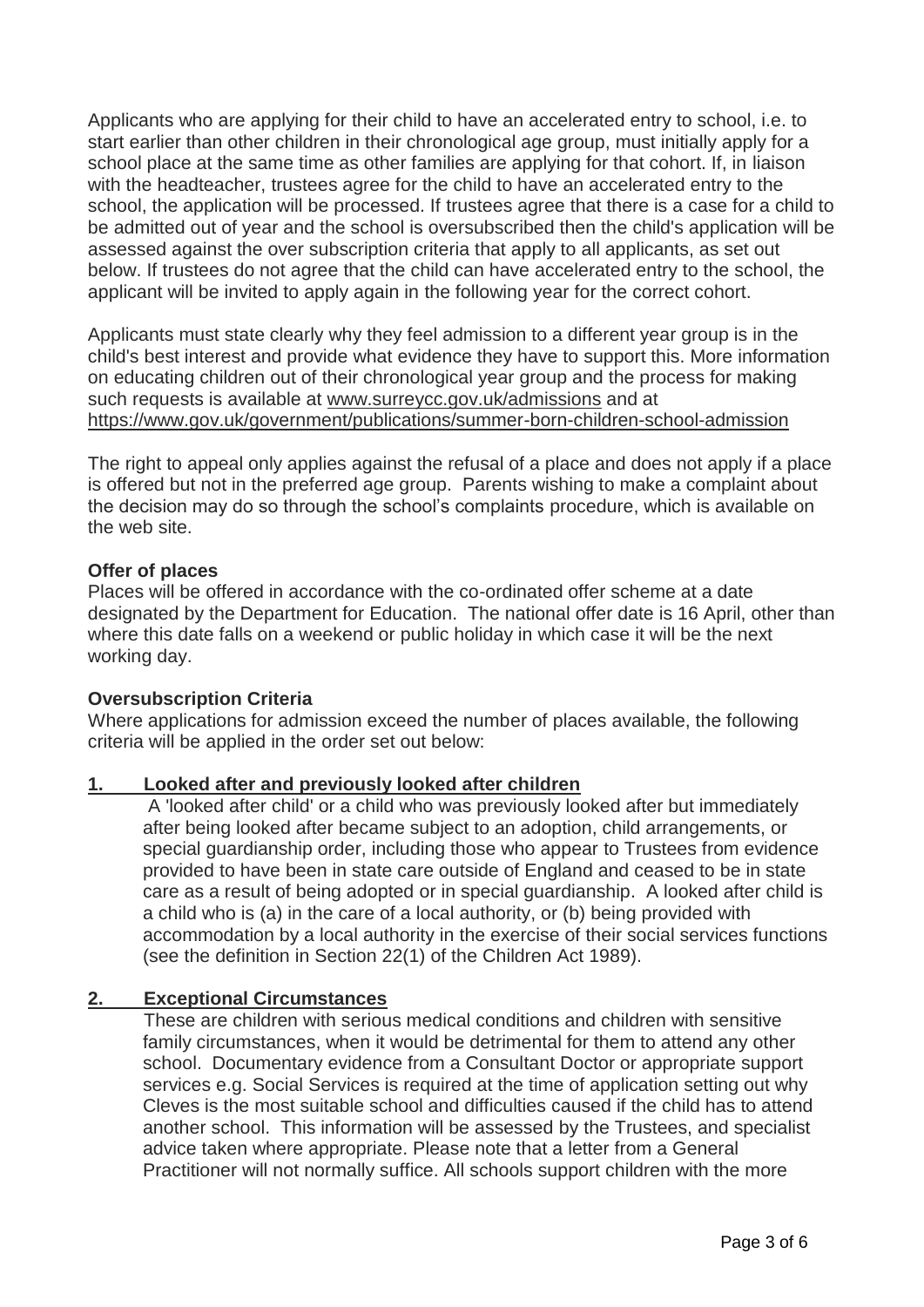common medical conditions such as asthma, nut allergies and stress/anxiety related symptoms. Additionally, transport and childcare arrangements are not normally considered grounds for priority admission.

## **3. Children of staff**

Where any member of staff has been employed at Cleves for 2 years prior to the time of application. For normal round admissions the date that will be used to assess the length of time that a member of staff has been employed will be the closing date for applications (usually 15 January). For In year applications the date that will be used will be the date that the application is made. Staff applying under this criterion will be required to complete a Supplementary Information Form.

If a member of staff is recruited to fill a vacant post for which there is a demonstrable skill shortage, then their child will be ranked under this criterion immediately.

## **4. Feeder Schools**

Children attending Oatlands and Manby Lodge Infant Schools

#### **5. Sibling**

A child will be given sibling priority if they have a sibling attending Cleves school at their start date. (See definition A for 'sibling')

#### **6. Any other applicants**

If the number of children who qualify under any criterion is greater than the number of places remaining available at the school, any remaining places will be offered to children who meet the criterion on the basis of proximity to the School. The distance is measured in a straight line from pupil's permanent home address **(**see definition B below), as set by Surrey County Council Admission and Transport team's geographical information system, to the main pedestrian gate opposite Reception. The address used will be that at the closing date of application unless a change of address for good reason has been accepted by Cleves' trustees.

## **Waiting Lists**

Where there are more applicants than places available, waiting lists will operate for each year group prioritised as set out in the oversubscription criteria, without regard to the date the application was received or when a child's name was added to the list. Thus, a child added to the list may be placed above others already on it if they meet a higher criterion. Children who are not admitted as a result of oversubscription will not automatically be placed on a waiting list for Cleves School and parents must contact the Admissions Officer to apply to join the list.

All waiting lists will be cancelled at the end of each academic year and parents must reapply for in-year admission if they wish their child's name to remain on the list for the following year.

In addition, the waiting list for the initial intake to year 3 will be maintained until the 31<sup>st</sup> December 2022. After this date parents wishing their children to remain on the list must re-apply for in-year admission and feeder school status will no longer apply.

#### **Multiple Births or siblings born in the same academic year**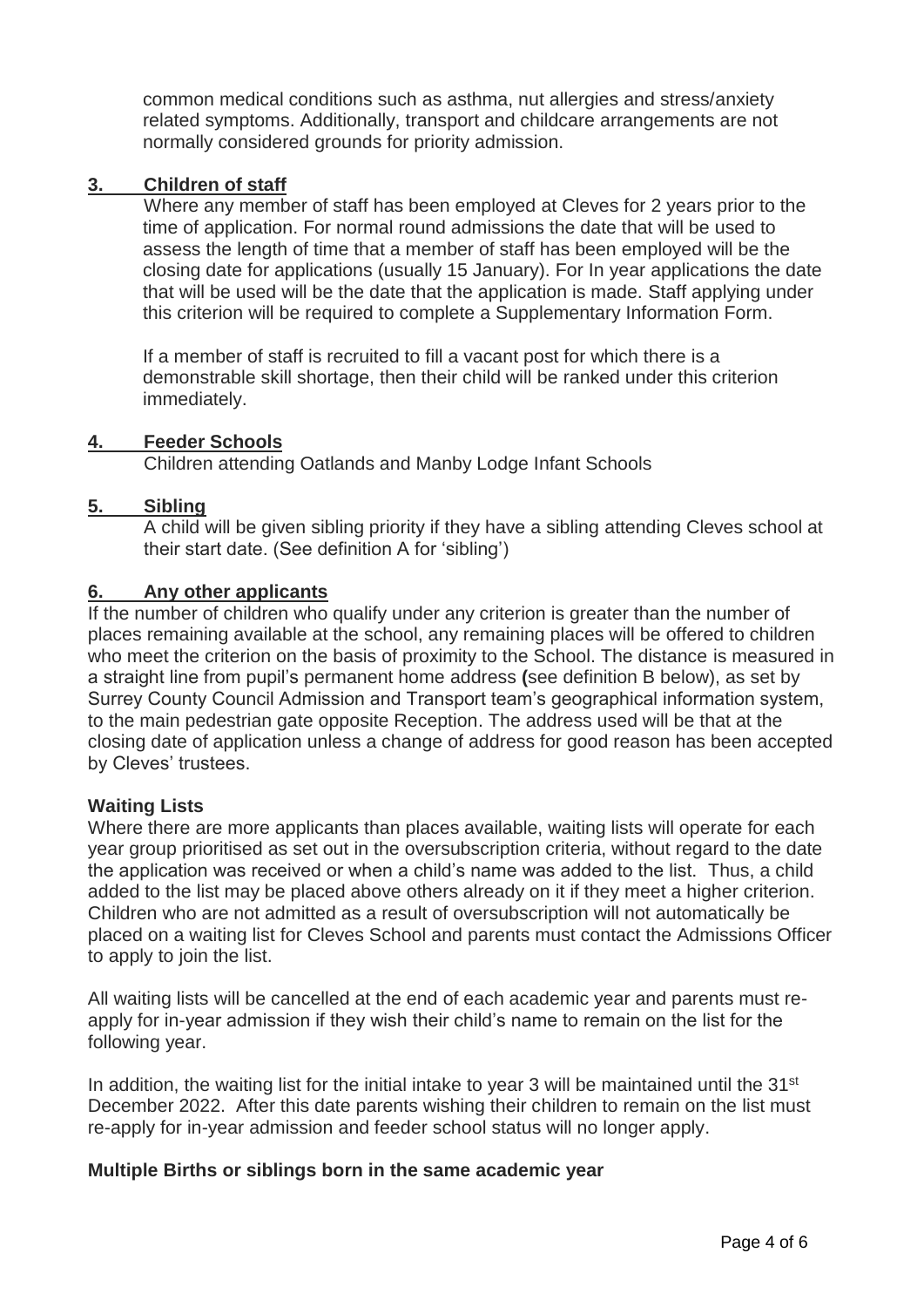In the case of multiple births or siblings born in the same academic year, where children are ranked consecutively in their order of priority for a place and there are not sufficient vacancies remaining for each of them then the child(ren) to be offered the last remaining place(s) will be determined by their ranked position.

# **Tie Breaker – Oversubscription Criteria**

In the case of a tie-break situation in oversubscription categories priority will be awarded to those whose permanent home address is nearest the school. The distance is measured in a straight line from the main entrance of the child's home to the main pedestrian gate opposite Reception. Calculations are made by using Surrey County Council Admission and Transport team's geographical information system. If a situation arises where two or more pupils still share priority for a place, e.g. where they live equidistant from the school, random allocation will be used as a tie-break to decide who has the higher priority for admission.

# **Appeals**

Trustees will make arrangements to enable a child's parents to appeal to an Independent Appeal Panel against any decision to refuse a child admission to the school. A successful appeal takes priority over other criteria.

# **Transfer/applications at other ages – In year Applications**

In year applications must be made via Surrey County Council. Should a place become available for a pupil to join the school at a time other than when transferring from infant school, Trustees will apply the oversubscription criteria listed above.

## **Definitions**

A. Sibling - A sibling will be considered to be:

- a brother or sister with the same parents, whether living at the same address or not;
- a half-brother or half-sister or a step-brother or step-sister living as part of the same family unit at the same address Monday to Friday;
- an adopted or fostered brother or sister living as part of the same family unit at the same address Monday to Friday.
- B. Permanent home address (1) For children with formal joint custody arrangements, the 'permanent home address' will be the address where the pupil spends the majority of time. If the child lives at two different addresses during the week with adults who have parental responsibility, the address where the child spends the majority of school nights will be used. Proof of such situations will be requested.

Permanent home address (2) – For all other children 'permanent home address' does not include properties secured on short-term tenancies in order to gain an advantage when seeking admission to Cleves. It also does not include addresses of any business, friends, or child-minders and must be the child's normal place of residence. It also excludes any relative's address unless the child lives at that address as their normal place of residence. If the property is leased/rented by the child's parents/guardians then the written agreement must not ordinarily be less than twelve months duration at the time of application. Documentary evidence of ownership or rental/lease agreement may be required together with proof of actual permanent residence at the property concerned.

We will not generally accept a temporary address if the main carer of the child still